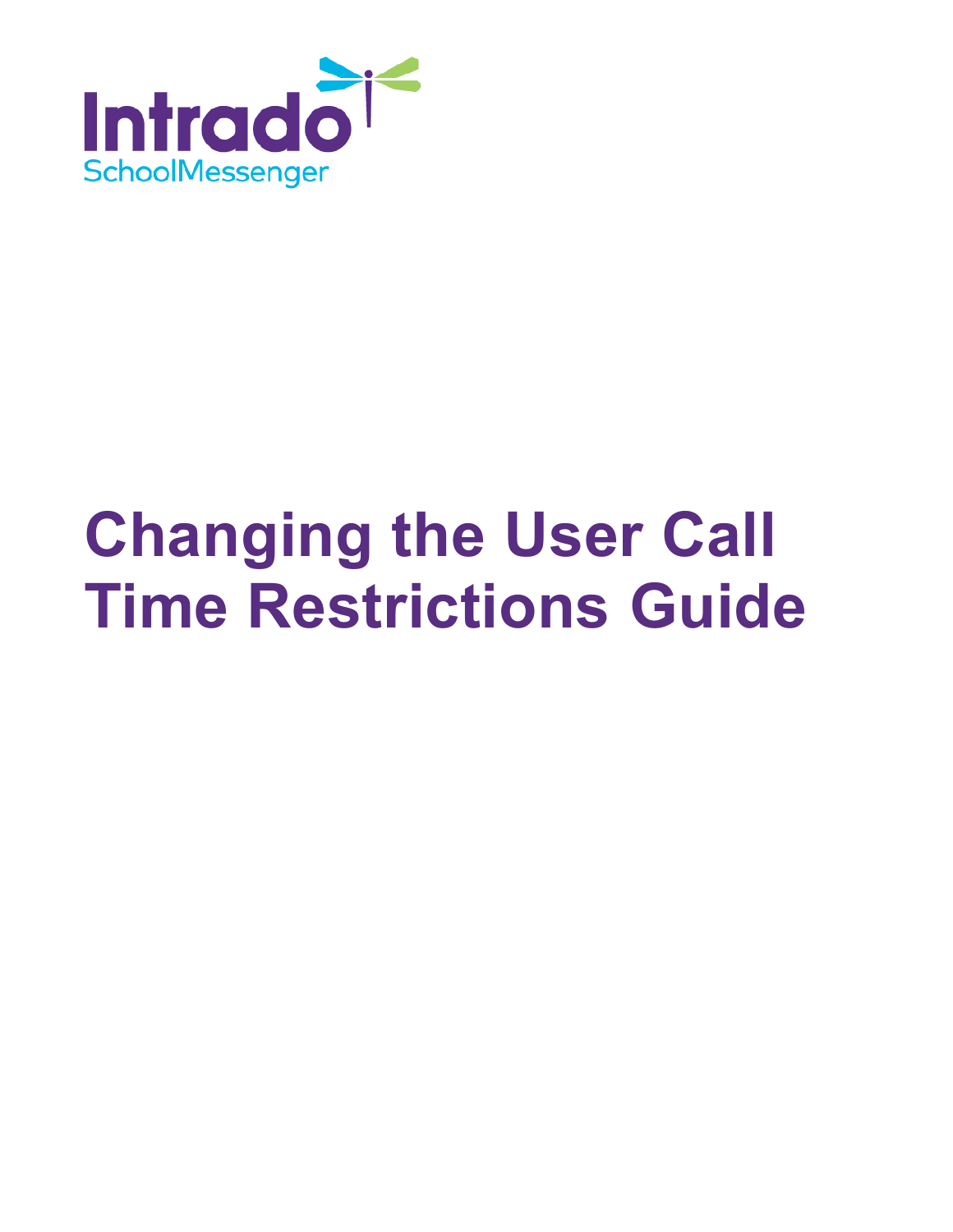Log in, and go to the **Admin** tab, then the **Profiles** sub-tab.



## **Introduction**

Users can be restricted on the Profile level to an earliest time and latest time that they can schedule a broadcast; this is known as a Call Time Restriction. If a User from the restricted Profile attempts to schedule a broadcast outside of those restricted times, they will not be allowed to do so.

These restrictions are set and modified only by the System Administrator User in the Profile settings. From time to time, they may need to be changed or removed.

# **Changing User Call Time Restrictions**

To change or remove Call Time Restrictions for Profiles, a System Administrator should do the following:

**Dashboard Broadcasts Admin Reports System Users** Profiles Settings Imports

Find the Profile that needs to be modified and click **Edit** next to the name of the Profile.

| <b>User Profile List</b> |                    |                 |
|--------------------------|--------------------|-----------------|
|                          |                    |                 |
| <b>Name</b>              | <b>Description</b> | <b>Actions</b>  |
| Admin                    |                    | Edit X Delete   |
| <b>User</b>              |                    | Edit   X Delete |
|                          |                    |                 |

Under the Messaging Options section, there are two drop-downs, **Can't Schedule Before** and **Can't Schedule After**.

To remove a restriction, use the drop-downs to select **No Restriction**.

| <b>MESSAGING OPTIONS</b>                        |         |  |  |
|-------------------------------------------------|---------|--|--|
| Outbound $\bigcirc$ $\blacksquare$<br>Recording |         |  |  |
| Send Phone Calls <b>C</b>                       |         |  |  |
| Can't Schedule ( 6:30 am<br><b>Before</b>       |         |  |  |
| Can't Schedule<br>After                         | 8:00 pm |  |  |